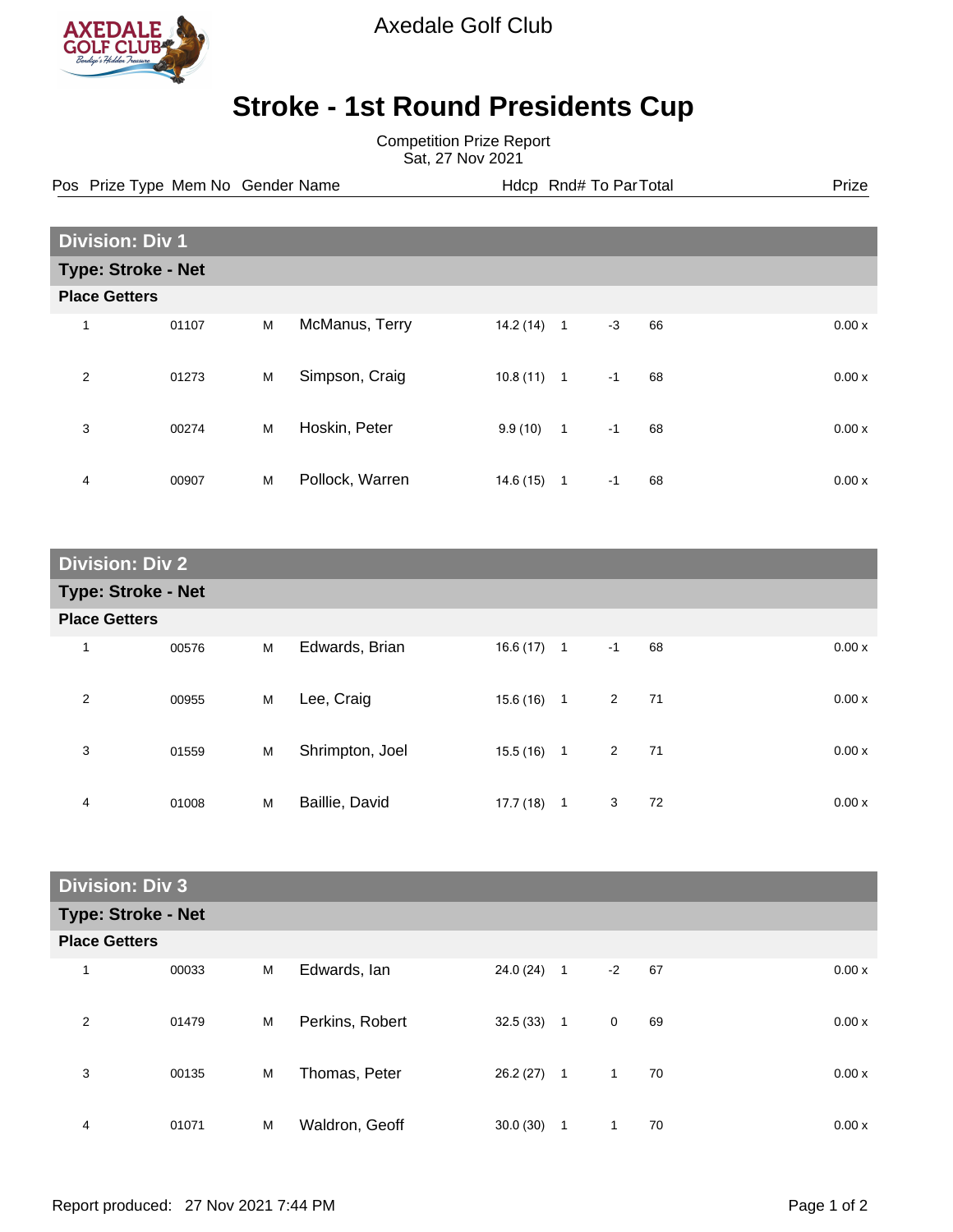| ×<br>I |
|--------|
|--------|

| <b>Division: Overall</b>  |       |   |                     |              |                          |                     |        |         |
|---------------------------|-------|---|---------------------|--------------|--------------------------|---------------------|--------|---------|
| <b>Type: Stroke - Net</b> |       |   |                     |              |                          |                     |        |         |
| <b>Ball Rundowns</b>      |       |   |                     |              |                          |                     |        |         |
| (no. 1)                   | 00343 | M | McGibbon, Stuart    | 8.0(8)       | $\overline{1}$           | $\mathsf{O}\xspace$ | 69     | 0.00x   |
| (no. 2)                   | 00345 | M | Threlfall, Rodney   | $14.9(15)$ 1 |                          | $\mathbf 0$         | 69     | 0.00x   |
| (no. 3)                   | 01664 | M | Rooke, Darren       | 5.1(5)       | $\overline{\phantom{1}}$ | $\mathbf 0$         | 69     | 0.00x   |
| (no. 4)                   | 00119 | M | Rogers, Eric        | $22.8(23)$ 1 |                          | $\mathbf{1}$        | 70     | $0.00x$ |
| (no. 5)                   | 00056 | M | Harrop, Garry       | $11.2(11)$ 1 |                          | $\mathbf{1}$        | 70     | 0.00 x  |
| (no. 6)                   | 01326 | M | McKenzie, Paul      | $11.1(11)$ 1 |                          | $\mathbf{1}$        | $70\,$ | 0.00 x  |
| (no. 7)                   | 00344 | M | Johnstone, Lex      | 1.2(1)       | $\overline{1}$           | $\mathbf{1}$        | $70\,$ | 0.00 x  |
| (no. 8)                   | 00276 | M | Fitzgerald, Michael | $22.5(23)$ 1 |                          | $\mathbf{1}$        | $70\,$ | 0.00x   |
| (no. 9)                   | 00130 | M | Stewart, Peter      | $22.5(23)$ 1 |                          | $\overline{2}$      | 71     | 0.00x   |
| (no. 10)                  | 01102 | M | Laity, Glenn        | 12.7(13)     | $\overline{1}$           | $\overline{2}$      | 71     | 0.00x   |